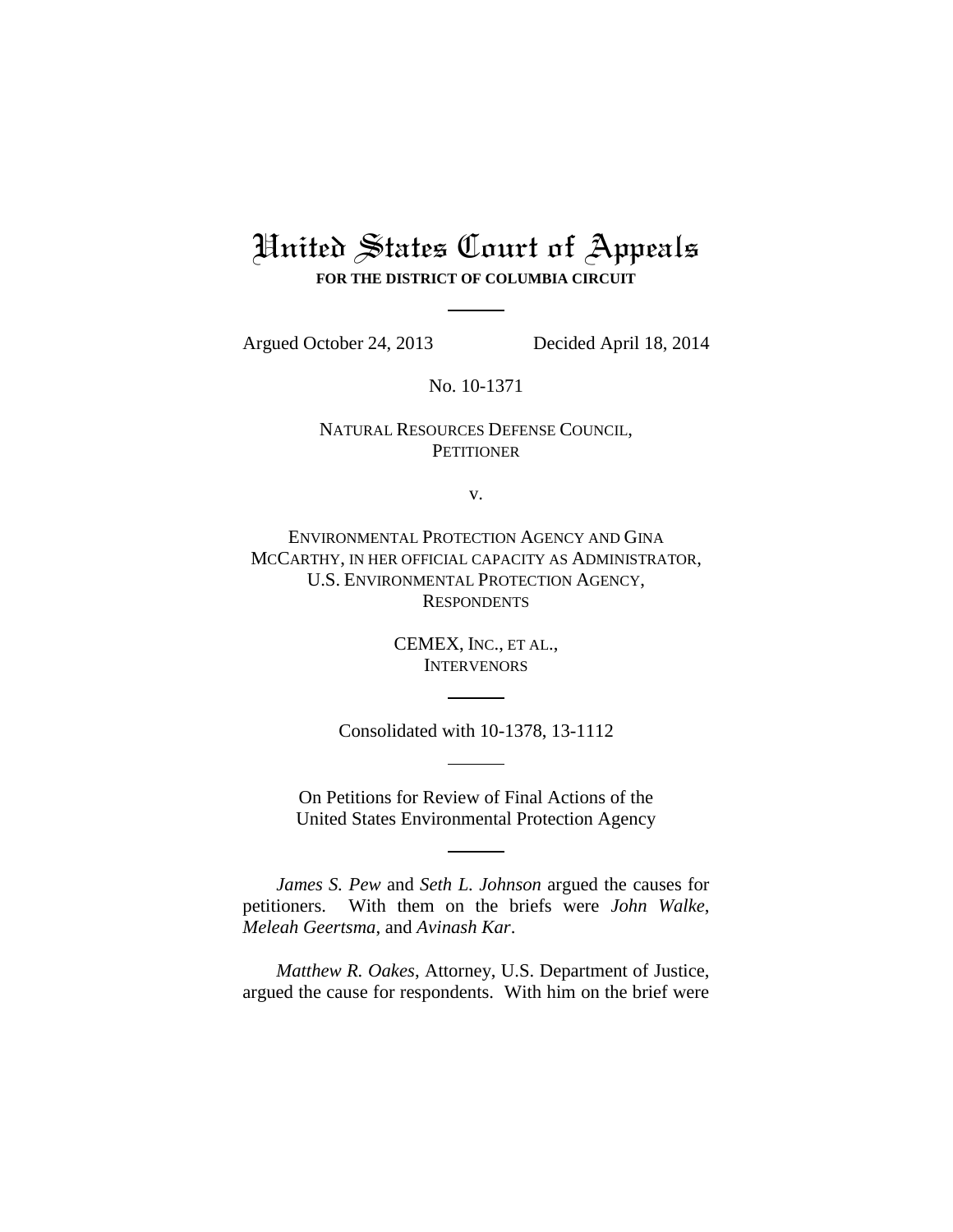*Robert G. Dreher*, Acting Assistant Attorney General, and *Steven E. Silverman*, Attorney, U.S. Environmental Protection Agency. *Daniel R. Dertke* and *T. Monique Peoples*, Attorneys, U.S. Department of Justice, entered appearances.

*Carter G. Phillips* argued the cause for intervenors. With him on the briefs were *Roger R. Martella Jr.*, *Timothy K. Webster*, *Ryan C. Morris*, *William M. Bumpers*, *Debra J. Jezouit*, *Michael B. Schon*, *Deborah E. Jennings*, *Chet M. Thompson*, *Beth S. Ginsberg*, *Jason T. Morgan*, *Ashley C. Parrish*, *Cynthia A.M. Stroman*, and *Richard G. Stoll*.

*Russell S. Frye* and *Richard G. Stoll* were on the brief for *amici curiae* SSM Coalition, et al. in support of respondents.

Before: KAVANAUGH and SRINIVASAN, *Circuit Judges*, and EDWARDS, *Senior Circuit Judge*.

Opinion for the Court filed by *Circuit Judge*  KAVANAUGH.

KAVANAUGH, *Circuit Judge*: Portland cement is the key ingredient in concrete. The basic process for making Portland cement is much the same today as it was when the material was first developed nearly 200 years ago. Cement manufacturers pulverize limestone and minerals, and then heat those raw materials to several thousand degrees. The resulting substance, called clinker, is then cooled and ground into a fine gray powder. This powder – called Portland cement – is later combined with sand, rocks, and water to make concrete.

The grinding and heating involved in cement manufacturing has an unfortunate side effect: It releases into the air a number of hazardous air pollutants, most notably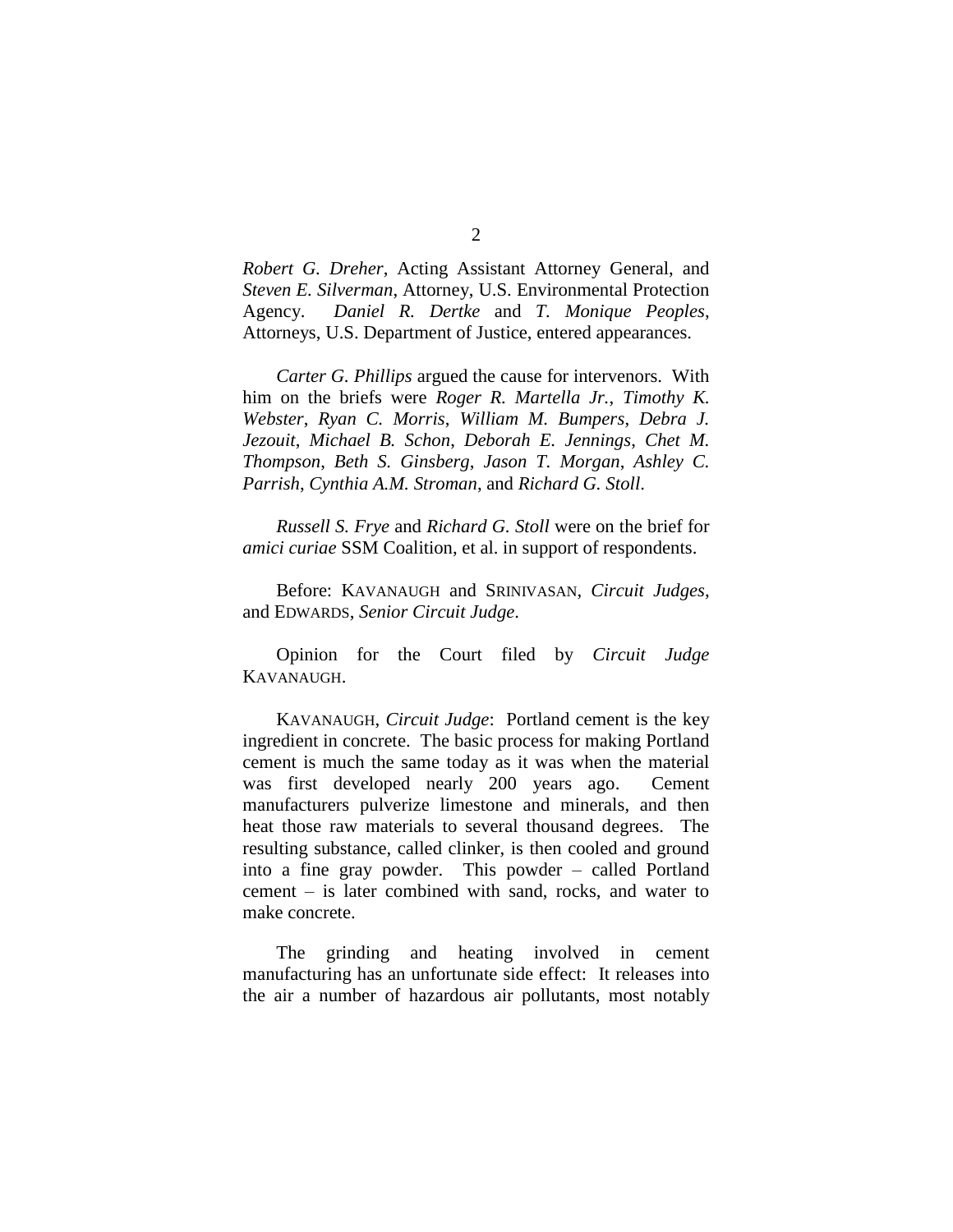mercury, hydrochloric acid, hydrocarbons, and particulate matter. This case concerns EPA's efforts to develop rules under the Clean Air Act to limit emissions of those pollutants from cement plants.

In a previous decision, we considered EPA's first attempt to create emission standards for the cement industry, and we found the agency's action arbitrary and capricious. *See Portland Cement Association v. EPA*, 665 F.3d 177 (D.C. Cir. 2011). Following our ruling, EPA went back to the drawing board and developed the emission standards at issue here, the 2013 Rule.

Several environmental organizations, including the Natural Resources Defense Council and the Sierra Club, have petitioned for review of the 2013 Rule, arguing primarily that certain aspects of the Rule contravene the Clean Air Act. They also challenge EPA's decision to create an affirmative defense for private civil suits in which plaintiffs sue sources of pollution and seek penalties for violations of emission standards. EPA's affirmative defense would be available to defendants in cases where an "unavoidable" malfunction had resulted in impermissible levels of emissions.

We conclude that the emissions-related provisions of EPA's 2013 Rule are permissible but that the affirmative defense for private civil suits exceeds EPA's statutory authority. We therefore grant the petitions in part and vacate the portion of the Rule pertaining to the affirmative defense. We deny the petitions in all other respects.

I

Section 112 of the Clean Air Act, 42 U.S.C. § 7412, requires EPA to establish technology-based emission standards for major sources of certain hazardous air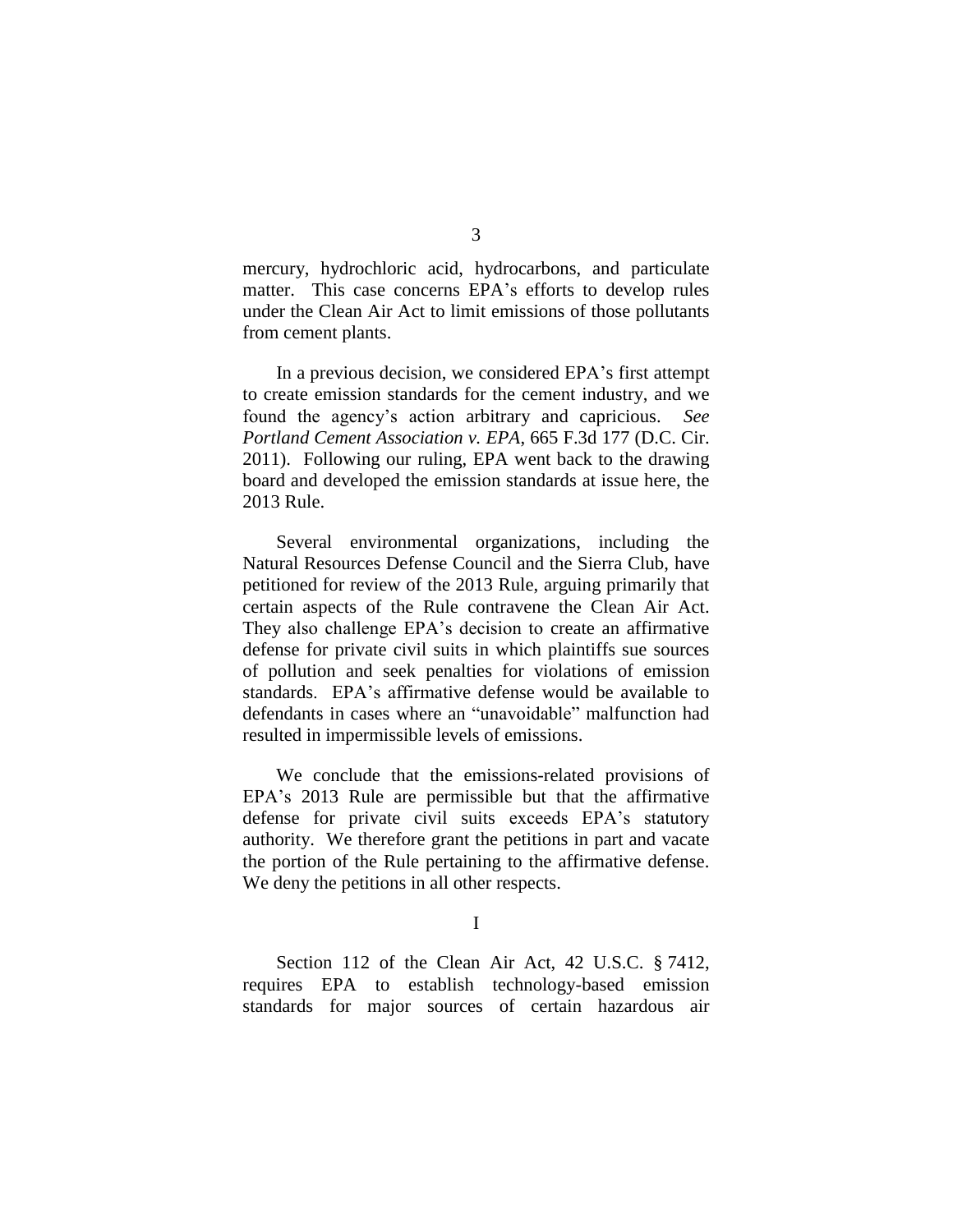pollutants. Emission standards must reflect "the maximum degree of reduction in emissions" that EPA determines is "achievable," taking into consideration "the cost of achieving such emission reduction, and any non-air quality health and environmental impacts and energy requirements." 42 U.S.C. § 7412(d)(2). The resulting standards are commonly known as the "maximum achievable control technology," or "MACT" standards. *See National Lime Association v. EPA*, 233 F.3d 625, 630 (D.C. Cir. 2000).

EPA uses a two-step process for establishing MACT standards. The agency begins by setting a minimum stringency level, or "floor," based on the results achieved by the best-performing similar sources. *See* 42 U.S.C. § 7412(d)(3). Once EPA sets the statutory floor, it then determines, considering cost and the other factors listed in Section  $112(d)(2)$ , whether a more restrictive standard is "achievable," and if so then adopts that standard. EPA calls these stricter requirements "beyond-the-floor" standards. *Sierra Club v. EPA*, 479 F.3d 875, 877 (D.C. Cir. 2007).

When EPA sets an emission standard, it also determines a schedule for compliance with that standard. For existing sources, EPA must "provide for compliance as expeditiously as practicable, but in no event later than 3 years after the effective date" of the emission standard. 42 U.S.C.  $§ 7412(i)(3)(A).$ 

In 2010, pursuant to its Section 112 authority, EPA promulgated National Emission Standards for Hazardous Air Pollutants from the Portland Cement Manufacturing Industry and Standards of Performance for Portland Cement Plants, 75 Fed. Reg. 54,970 (Sept. 9, 2010). That 2010 Rule set or revised emissions limits for mercury, hydrogen chloride, total hydrocarbons (a surrogate for organic hazardous air pollutants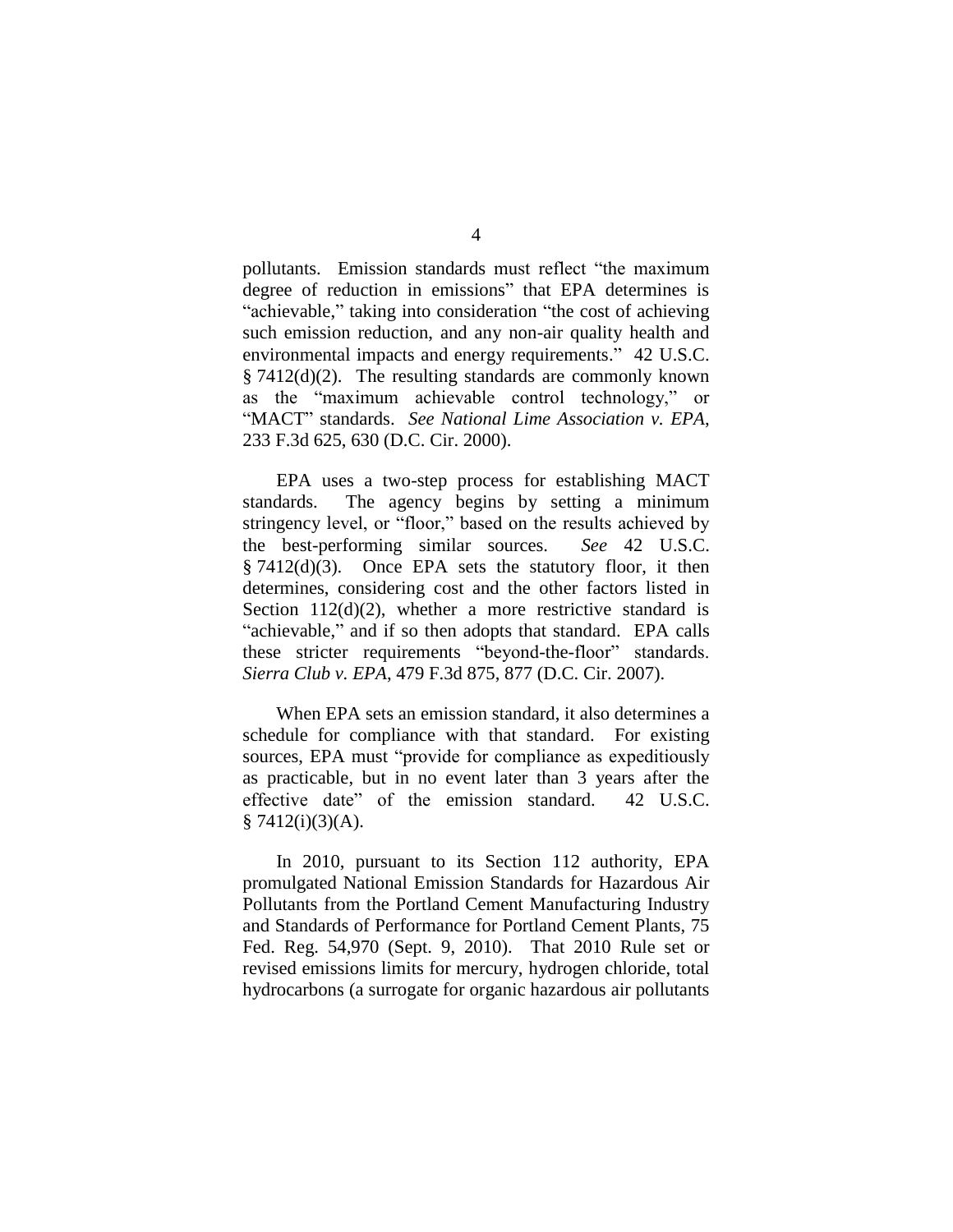such as benzene and formaldehyde), and particulate matter (a surrogate for certain non-mercury metals). Cement plants would be required to comply with the new standards beginning in September 2013. 75 Fed. Reg. at 54,993.

In addition to establishing emission standards, the 2010 Rule created an affirmative defense in private civil suits when violations of the standards occurred because of "unavoidable" malfunctions. *See id.* at 54,993, 55,053. The affirmative defense replaced a previous EPA policy creating an exemption from emissions limitations during malfunction events. In a prior decision, this Court struck down that exemption because it was inconsistent with the requirement that emission standards apply continuously. *See Sierra Club v. EPA*, 551 F.3d 1019, 1027-28 (D.C. Cir. 2008).

Industry groups petitioned this Court for review and we found the 2010 Rule arbitrary and capricious and remanded to EPA. We ruled specifically that, in calculating the floor for MACT purposes, EPA had arbitrarily included in its dataset information from cement kilns properly classified as commercial incinerators, which are regulated under a separate provision of the Act. *See Portland Cement Association v. EPA*, 665 F.3d 177, 186-89 (D.C. Cir. 2011).

In our 2011 decision, however, we did not vacate the emission standards set forth in the 2010 Rule or stay its implementation pending EPA's reconsideration process, stating that "it is unlikely that significant changes will be made to the standards upon reconsideration." *Id.* at 189.

On remand, however, EPA made several relevant changes to the Portland cement emission standards. *See* National Emission Standards for Hazardous Air Pollutants for the Portland Cement Manufacturing Industry and Standards of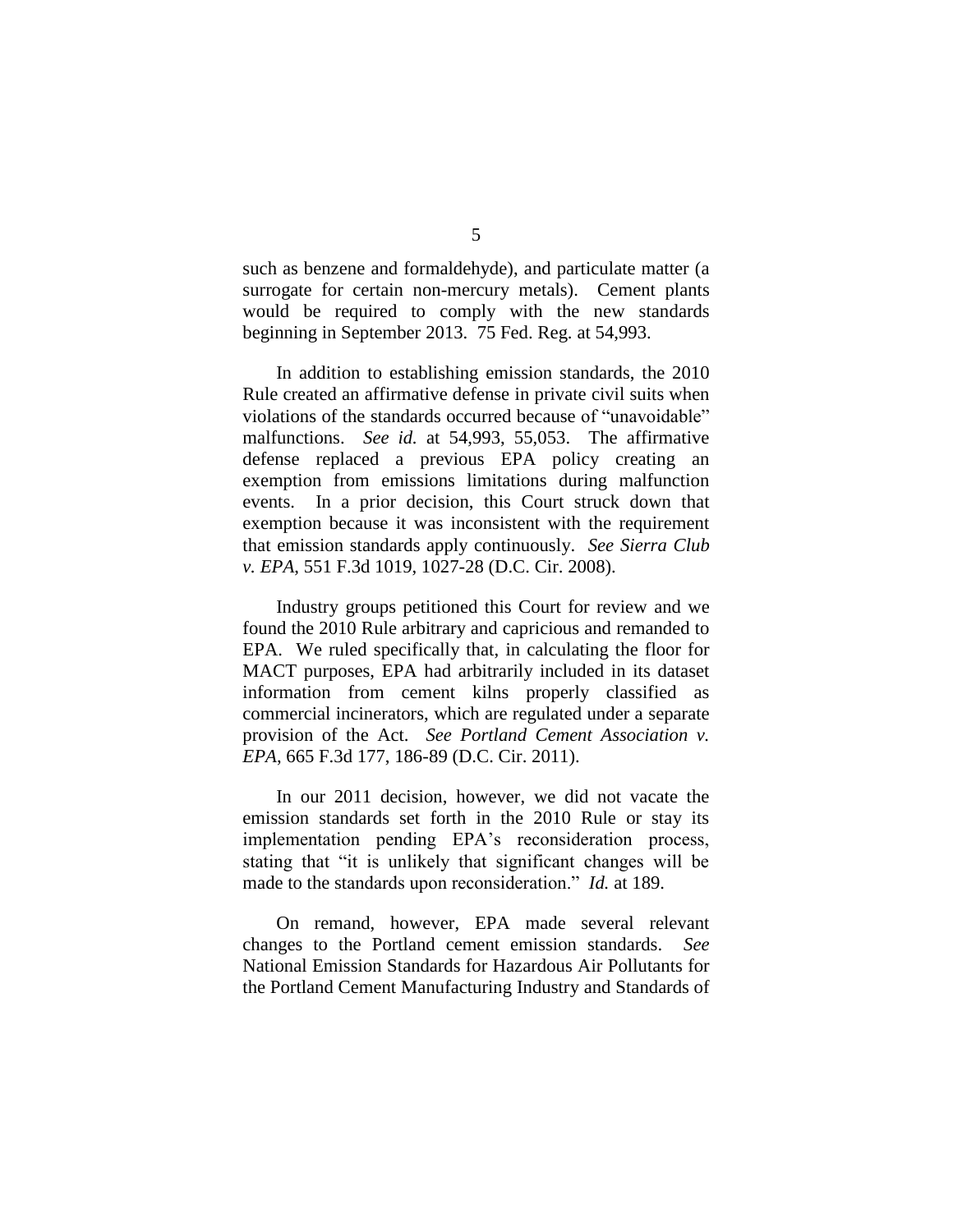Performance for Portland Cement Plants, 78 Fed. Reg. 10,006 (Feb. 12, 2013) (the 2013 Rule).

*First*, consistent with our *Portland Cement* opinion, EPA revised its dataset to exclude commercial incinerators. When recalculated using the revised data, the maximum emissions level for particulate matter  $-$  the floor  $-$  was ultimately revised from 0.04 lb/ton to 0.07 lb/ton of clinker for existing kilns. *See id.* at 10,017-19. And EPA declined to re-adopt the more stringent, 0.04 lb/ton limit of the 2010 Rule as a beyond-the-floor standard. The agency reasoned that achieving that additional increment of particulate reduction would not be cost effective on a cost-per-ton basis. *See id.* at 10,020-21.

*Second*, citing additional compliance strategies afforded cement manufacturers by the revised particulate standard, EPA established a new compliance date of September 2015 for that standard. *See id.* at 10,014. EPA further concluded that although the emissions limits for mercury, hydrochloric acid, and hydrocarbons remained the same as in the 2010 Rule, the new September 2015 compliance date would also apply to those emission standards. According to EPA, coordinating the compliance date for particulate matter, mercury, hydrochloric acid, and hydrocarbons was essential because the latter standards "all typically involve some element of [particulate matter] generation and capture and so the controls must be integrated with [particulate matter] control strategies." *Id.* at 10,022.

The 2013 Rule also retained the affirmative defense for private civil suits when the defendant violated emission standards due to an unavoidable malfunction. EPA explained that in its view, the affirmative defense was necessary to resolve a "tension" between the Clean Air Act's requirement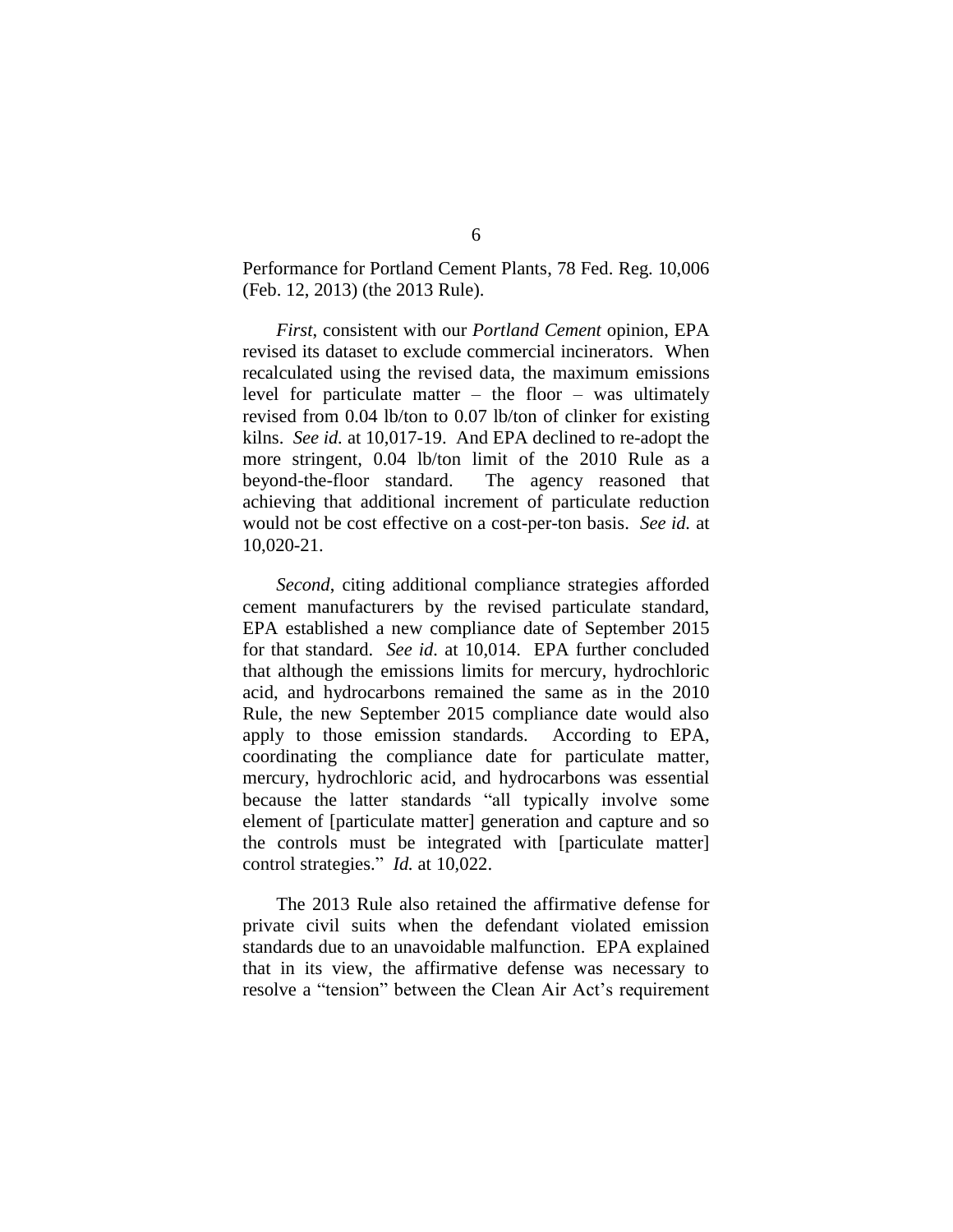that emission standards apply at all times and the fact that emission limits may sometimes be exceeded for reasons beyond the control of the source. *See id.* at 10,014.

NRDC, the Sierra Club, and other environmental organizations have petitioned for review of various aspects of the 2013 Rule. In Part II of this opinion, we address petitioners' arguments regarding the emission standards for particulate matter. In Part III, we address petitioners' challenge to the compliance schedule implementing some of the 2013 Rule's emission standards. In Part IV, we consider whether EPA's decision to create the affirmative defense to civil penalties for certain malfunction-related events exceeds the agency's statutory authority.

#### II

We first consider petitioners' challenges to the emission standards for particulate matter.

### A

The 2013 Rule ultimately set the emissions level for particulate matter at 0.07 lb/ton of clinker for existing kilns. The 2010 Rule had set the level at 0.04 lb/ton of clinker. Petitioners argue that the 2013 Rule weakens the particulate matter standard in violation of Section 112(d)(7) of the Clean Air Act, 42 U.S.C. § 7412(d)(7). That provision, titled "Other requirements preserved," states:

> No emission standard or other requirement promulgated under this section shall be interpreted, construed or applied *to diminish or replace the requirements of a more stringent emission limitation* or other applicable requirement established pursuant to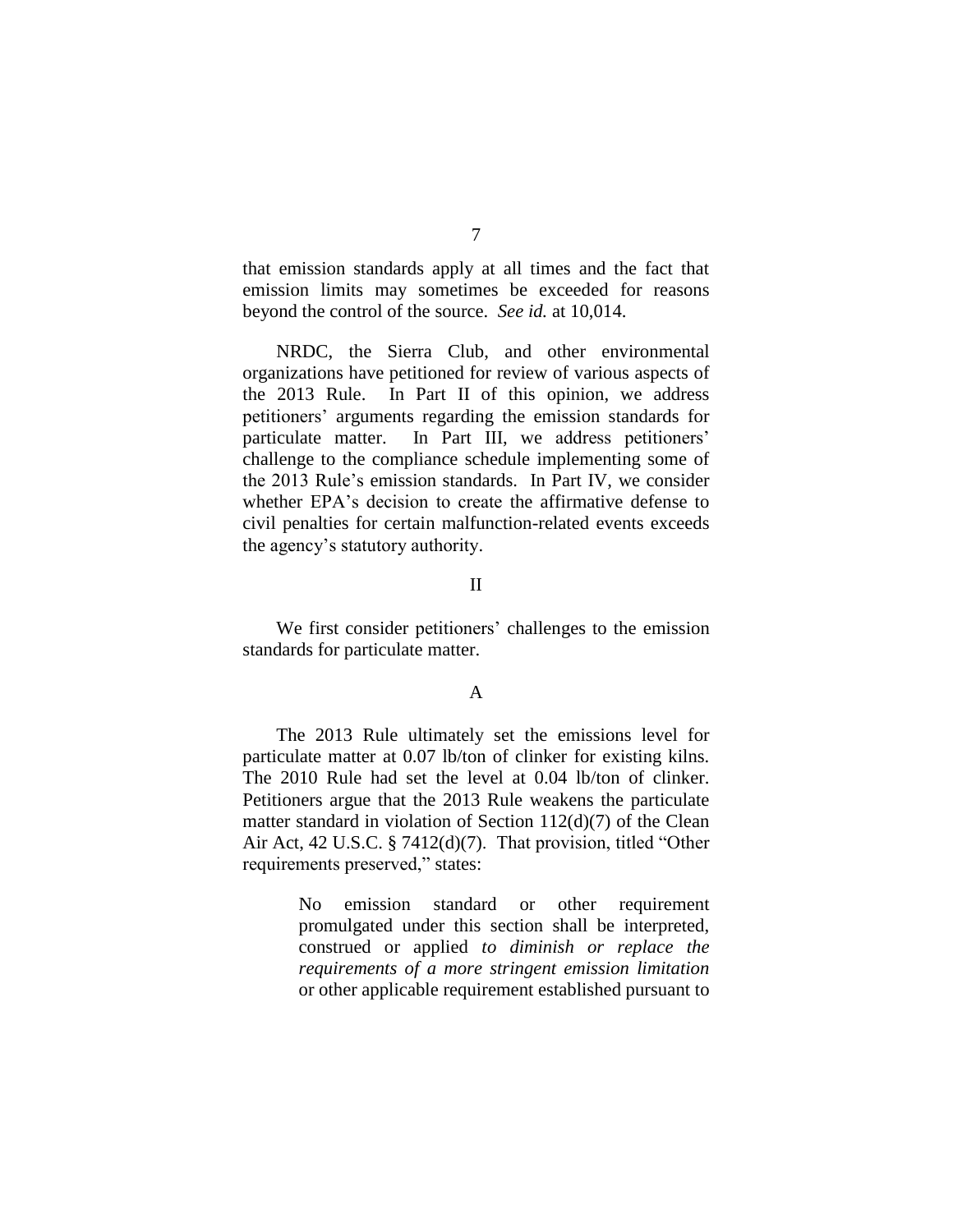section 7411 of this title, part C or D of this subchapter, *or other authority* of this chapter or a standard issued under State authority.

(emphases added). Petitioners maintain that EPA violated Section 112(d)(7) because the 2013 Rule's particulate matter standards "diminish or replace" the more stringent standards in the 2010 Rule.

EPA responds that such a reduction does not violate Section 112(d)(7). In EPA's view, the most natural reading of Section  $112(d)(7)$  is that "other authority" refers to authority other than Section 112 and other than the parts of the Clean Air Act specifically enumerated in Section 112(d)(7). Stated another way, EPA suggests that Section  $112(d)(7)$  is simply a savings clause that makes clear that Section 112 does not supersede the requirements of other, more restrictive provisions of the Act.

By contrast, petitioners say that "other authority" of the Act includes Section 112 itself, as well as other provisions in the Act. Petitioners read the statute as an anti-backsliding restriction on EPA's ability to voluntarily reduce the stringency of any emission standard issued under Section 112.

As EPA points out, however, when Congress has sought to include that sort of anti-backsliding provision in the Clean Air Act, it has done so directly and explicitly. *Cf., e.g.*, 42 U.S.C. § 7410(*l*) ("The Administrator shall not approve a revision of a [State Implementation Plan] if the revision would interfere with any applicable requirement concerning attainment and reasonable further progress"); *id.* § 7502(e) (specifying pollution control requirements if "the Administrator relaxes a national primary ambient air quality standard"). Section 112(d)(7) contains no such language. Furthermore, EPA argues that petitioners' interpretation of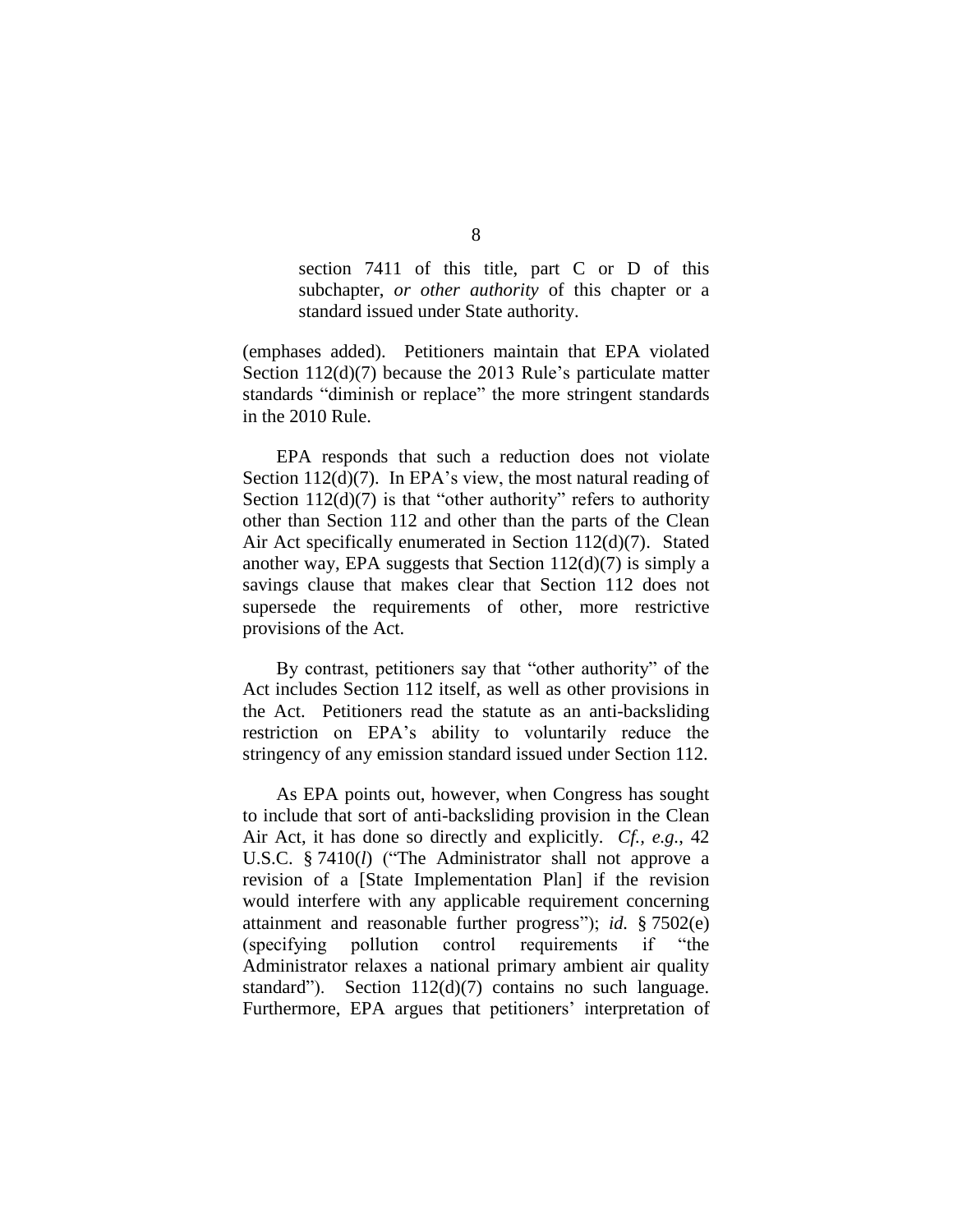Section 112(d)(7) would mean that any change to a rule issued under Section 112 – even a necessary change made just for technical reasons or because there was a calculation error – would be impermissible if the change made the standard less stringent. EPA says that it would be extraordinary if the statute precluded that kind of necessary change.

In wading through this back-and-forth, we ultimately need not decide whether EPA's reading is the better or only reading of this statutory provision, but simply whether it is a permissible reading. EPA administers the Clean Air Act, and we must defer to its reasonable interpretation of any ambiguities in the statute. *See Chevron U.S.A. Inc. v. NRDC*, 467 U.S. 837, 843-44 (1984). Here, even if the statute does not compel EPA's reading, and indeed even if EPA's reading is not the better reading, the statute at a minimum is sufficiently ambiguous on this point to permit EPA's reading of "other authority." Because EPA's reading is at least reasonable, we reject petitioners' argument and rule for EPA at *Chevron* step two.

B

Petitioners also contend that EPA should have set a more restrictive particulate matter standard when considering whether to set "beyond-the-floor" standards. Petitioners argue in particular that EPA misinterpreted the statute to allow it to consider cost-effectiveness when setting beyondthe-floor standards.

Under Section 112(d), EPA must require "the maximum degree of reduction in emissions" that EPA determines is "achievable." 42 U.S.C.  $\S$  7412(d)(2). To determine that emission level, EPA first establishes a minimum stringency level, or "floor," based on the emission results achieved by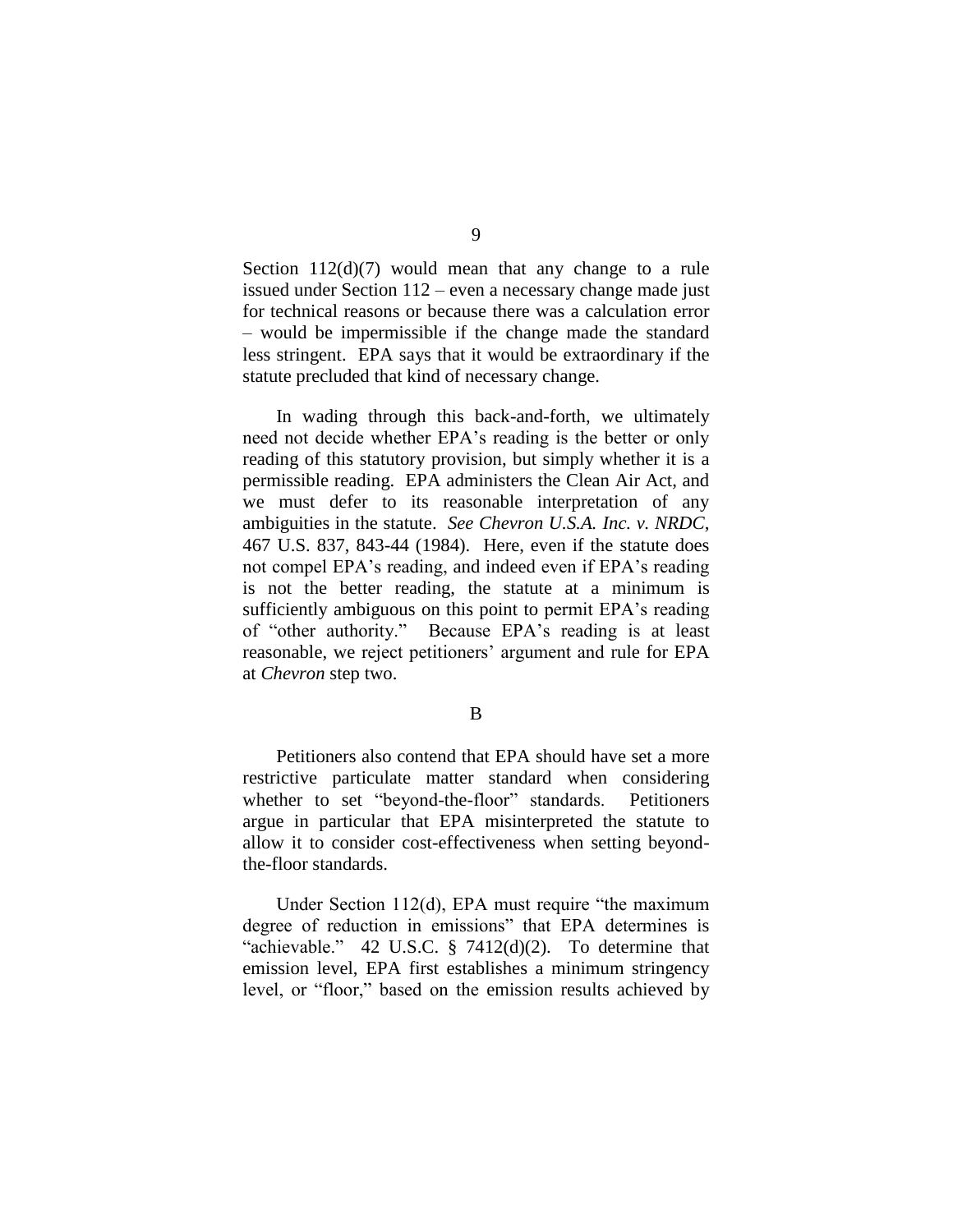the best-performing sources in the category at issue. *See id.*  $§ 7412(d)(3)$ . Once EPA sets the statutory floor, it then determines, based on cost and the other factors listed in Section  $112(d)(2)$ , whether a more restrictive, beyond-thefloor standard is achievable.<sup>1</sup>

When it promulgated the 2013 Rule, EPA rejected petitioners' argument to set a 0.04 lb/ton limit as a beyondthe-floor standard. 78 Fed. Reg. at 10,020. EPA estimated that a beyond-the-floor standard set at the 0.04 lb/ton level would result in a reduction of 138 tons of particulate matter per year, at a cost of \$37 million. *Id.* Based on those estimates, EPA noted that the cost-effectiveness of the potential beyond-the-floor standard – \$268,000 per ton of particulate matter removed – was substantially lower than the cost-effectiveness of other emission standards previously rejected by EPA. *See* 78 Fed. Reg. at 10,021.

Petitioners take issue with EPA's consideration of costeffectiveness as a component of the Section  $112(d)(2)$  cost analysis. Petitioners contend that "cost" for purposes of the statute only concerns whether "the standard is too expensive for industry to achieve," in essence, whether the standards would bankrupt the industry. Pet'rs Br. 34.

 $\overline{a}$ 

<sup>&</sup>lt;sup>1</sup> In relevant part, the statute reads: "Emissions standards promulgated under this subsection and applicable to new or existing sources of hazardous air pollutants shall require the maximum degree of reduction in emissions of the hazardous air pollutants subject to this section (including a prohibition on such emissions, where achievable) that the Administrator, *taking into consideration the cost of achieving such emission reduction*, and any non-air quality health and environmental impacts and energy requirements, determines is achievable for new or existing sources in the category or subcategory . . . ." 42 U.S.C.  $\S$  7412(d)(2) (emphasis added).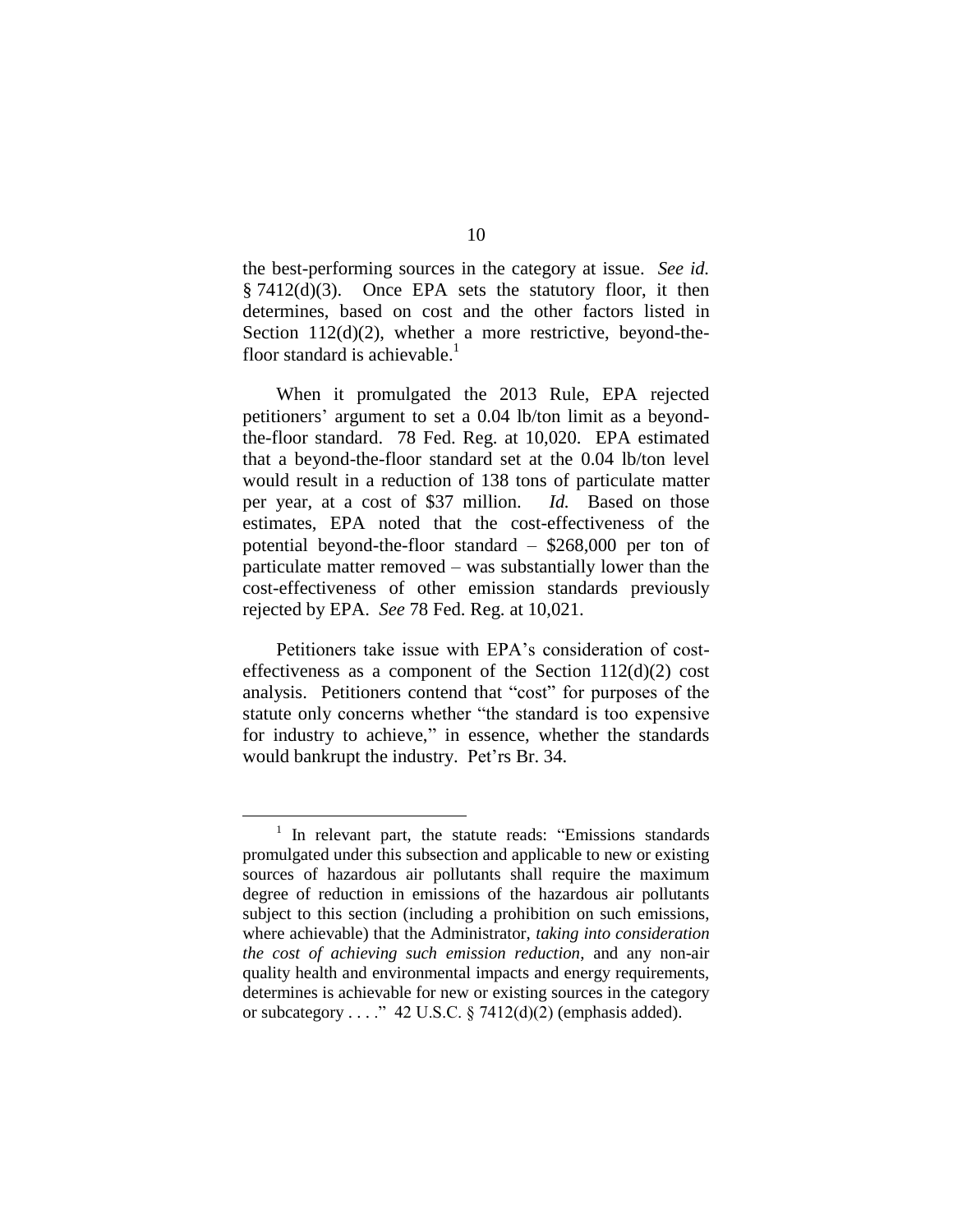EPA says that Congress afforded it wide latitude in deciding how to balance cost and other considerations when determining that maximum achievable reduction in emissions. According to EPA, Section 112 does not command EPA to use a particular form of cost analysis. In taking cost into account, EPA contends that it may determine whether the proposed emission levels would be cost-effective. Indeed, EPA notes that this Court has previously recognized EPA's authority to consider cost-effectiveness in setting standards under nearly identical provisions of the Clean Air Act. *See, e.g.*, *Husqvarna AB v. EPA*, 254 F.3d 195, 200 (D.C. Cir. 2001) ("Because section 213 does not mandate a specific method of cost analysis, we find reasonable the EPA's choice to consider costs on the per ton of emissions removed basis."); *National Association of Clean Water Agencies v. EPA*, 734 F.3d 1115, 1156-57 (D.C. Cir. 2013) (citing *Husqvarna*; EPA could consider cost-effectiveness in setting a beyond-the-floor standard under Section 129(a)(2) of the Act).

Again on this issue as with the first, we need not decide whether EPA's reading is the only reading of this provision. Even if the statute does not compel EPA's approach, and even if EPA's reading is not the better reading, we conclude that it is still at least a reasonable reading given the various potential meanings of "cost" in this context. Therefore, we reject petitioners' argument that EPA was required to exclude consideration of cost-effectiveness and to set a beyond-thefloor standard of 0.04 lb/ton of clinker.

#### III

Next, we consider petitioners' claim that EPA acted unreasonably in setting a compliance date of September 2015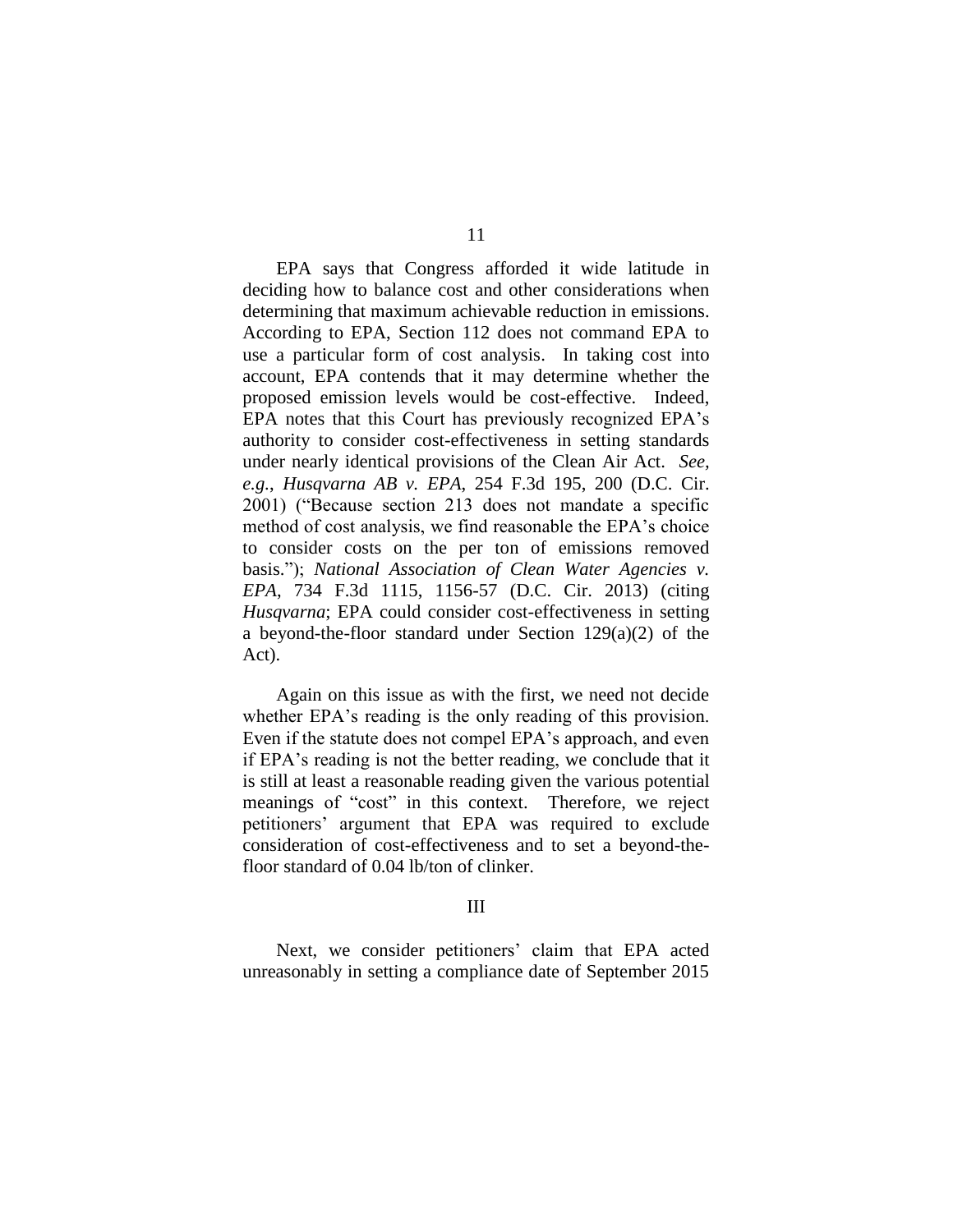for the emission standards for particulate matter, mercury, hydrochloric acid, and hydrocarbons.

Under Section 112(i)(3)(A) of the Clean Air Act, EPA must require compliance with emission standards for existing sources "as expeditiously as practicable, but in no event later than 3 years after the effective date of such standard." 42 U.S.C. § 7412(i)(3)(A). Petitioners here contend that EPA violated this timing provision by "extending" the compliance deadline for the 2010 Rule from September 2013 to September 2015.

As applied to the particulate matter standard, there is a basic flaw in petitioners' argument: The 2013 Rule did not simply "extend" the deadline for complying with the 2010 Rule. Rather, the 2013 Rule established new particulate matter standards with a new effective date of February 2013, and a new compliance date of September 2015. EPA concluded that any earlier date of compliance would not be practicable because of the multi-year timeline for upgrading the technology necessary to ensure compliance. *See* 78 Fed. Reg. at 10,024. As we have ruled before, EPA may reset the compliance date for an emission standard when it introduces a new standard with a new effective date, as was the case for particulate matter in the 2013 Rule. *See NRDC v. EPA*, 489 F.3d 1364 (D.C. Cir. 2007).

According to petitioners, even if EPA could change the compliance date for the particulate matter standard, the agency could not do the same for the mercury, hydrochloric acid, and hydrocarbon standards. The 2010 Rule set the emission levels for those pollutants, and the 2013 Rule did not alter the emission levels for those pollutants. This situation does indeed present a bit of a conundrum. On the one hand, we know under the terms of the statute that EPA has set a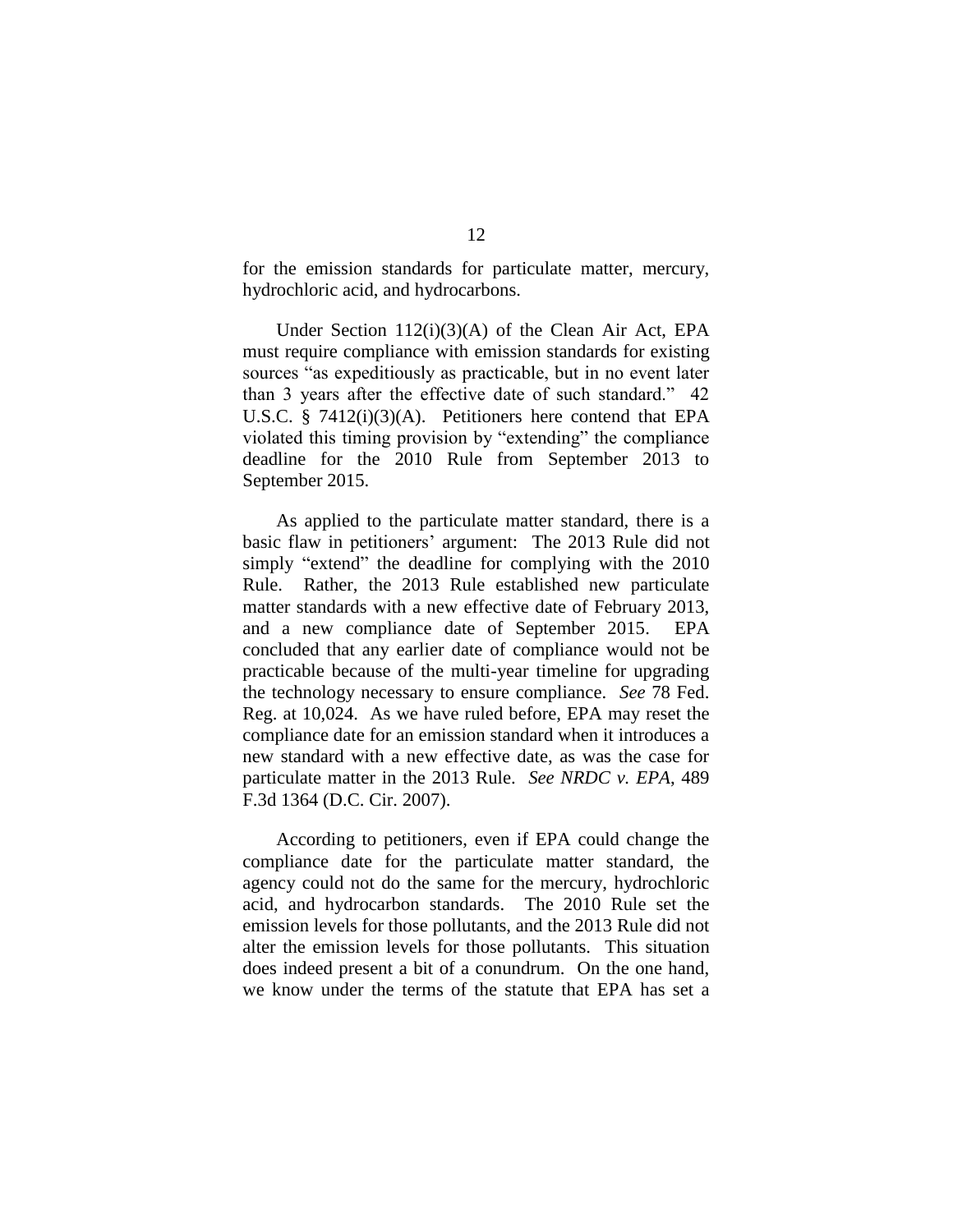compliance date of 2015 as the date that is as expeditious as practicable for particulate matter. On the other hand, our prior decision did not vacate the prior 2010 Rule, and the compliance date for the other pollutants as set forth in that Rule would otherwise be 2013.

This conundrum is resolved when one realizes that it would be irrational and even absurd to have different compliance dates for the different pollutants. EPA explained that the technology is such that it would be senseless to have different compliance dates. *See* 78 Fed. Reg. at 10,024. Even petitioners do not deny that the compliance date for all the pollutants should be the same. To be sure, they want 2013 not 2015 as the compliance date. But they recognize the general undesirability of a compliance date of 2013 for some of the pollutants and of 2015 for other pollutants. *See* Tr. of Oral Argument at 10-11. Finally and perhaps most importantly, our prior decision in this case also recognized, at least implicitly, that there must be a single compliance date for all of the pollutants. *See Portland Cement Association*, 665 F.3d at 189. Our decision necessarily relied on an assumption that if EPA did not alter the level for any of the pollutants, the date would be 2013. But if EPA changed the level for one of the pollutants, the compliance date for all the pollutants would move together. Petitioners' argument for a 2013 compliance date would be inconsistent with our prior decision.

In short, we reject petitioners' argument about the 2015 compliance date.

#### IV

We next consider petitioners' challenge to the affirmative defense that EPA created for cases of "unavoidable" malfunctions.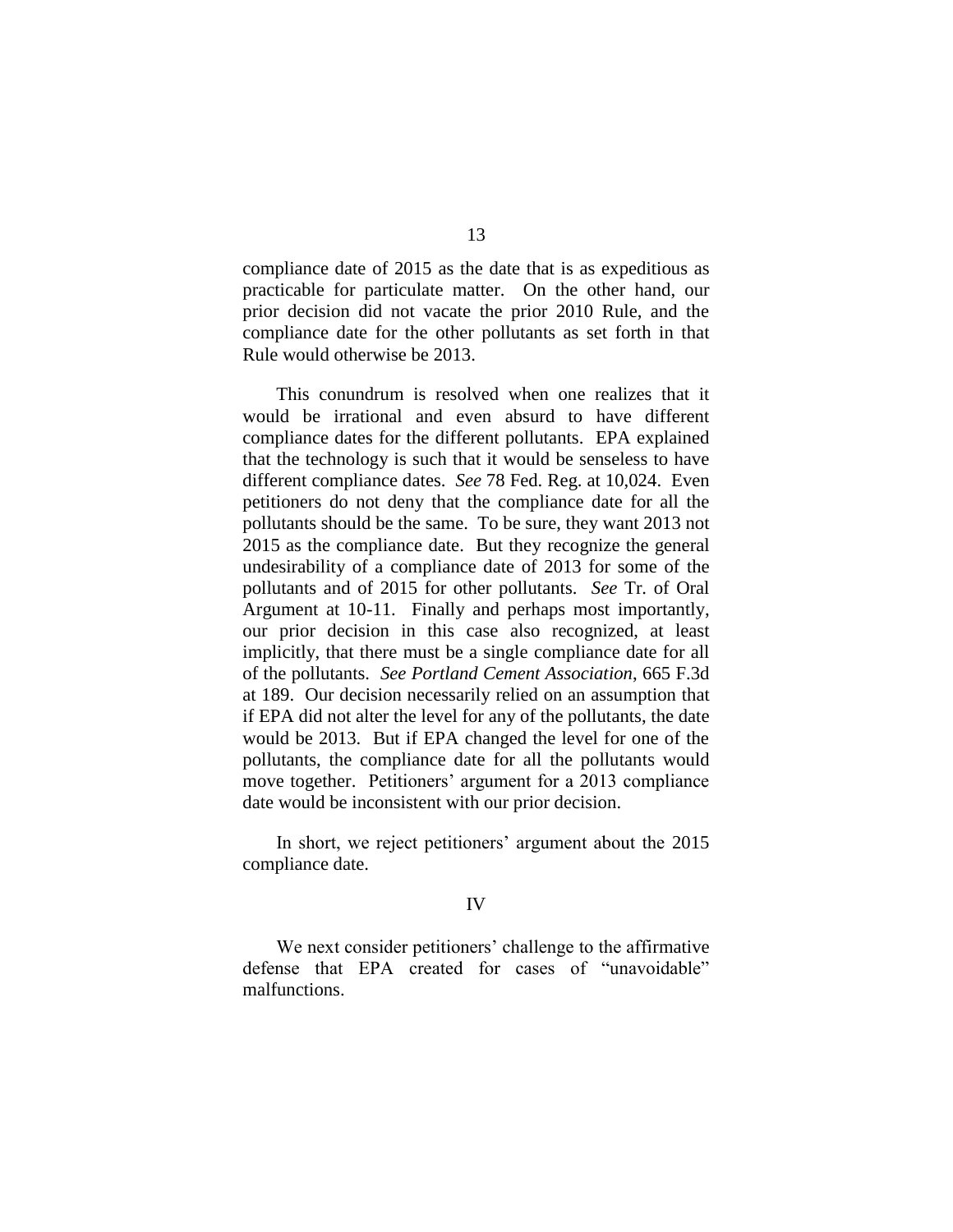Section 304(a) of the Clean Air Act, 42 U.S.C. § 7604(a), allows individuals to file citizen suits in federal district court against sources that violate emission standards. Under the law as originally enacted, a court could order only injunctive relief as a remedy for a violation. But as part of the 1990 amendments to the Act, Congress expanded the citizen suit provision to give district courts authority to impose "any appropriate civil penalties," which may include monetary penalties. 42 U.S.C. § 7604(a).

In the 2010 Rule, EPA created an affirmative defense to Section 304(a) for certain emissions violations caused by "unavoidable" malfunctions. Under the affirmative defense, the district court may assess penalties only if violators "fail to meet [their] burden of proving all of the requirements in the affirmative defense." 78 Fed. Reg. at 10,039. EPA retained the affirmative defense when it promulgated the 2013 Rule. *See* 40 C.F.R. § 63.1344.

Petitioners now argue that the affirmative defense exceeds EPA's statutory authority and that it is for the courts to decide whether to create an affirmative defense in these private civil suits, not EPA. We agree.

The threshold question is whether petitioners have standing to challenge EPA's adoption of the affirmative defense. Petitioners are environmental associations with individual members across the country. EPA's affirmative defense would immunize certain emissions that petitioners contend should be penalized. Some of petitioners' members will suffer from those higher emissions, according to their affidavits. A ruling in their favor would prevent those emissions and help alleviate that harm. That's good enough. Petitioners have shown injury-in-fact, causation, and redressability, and they thus have standing under Article III.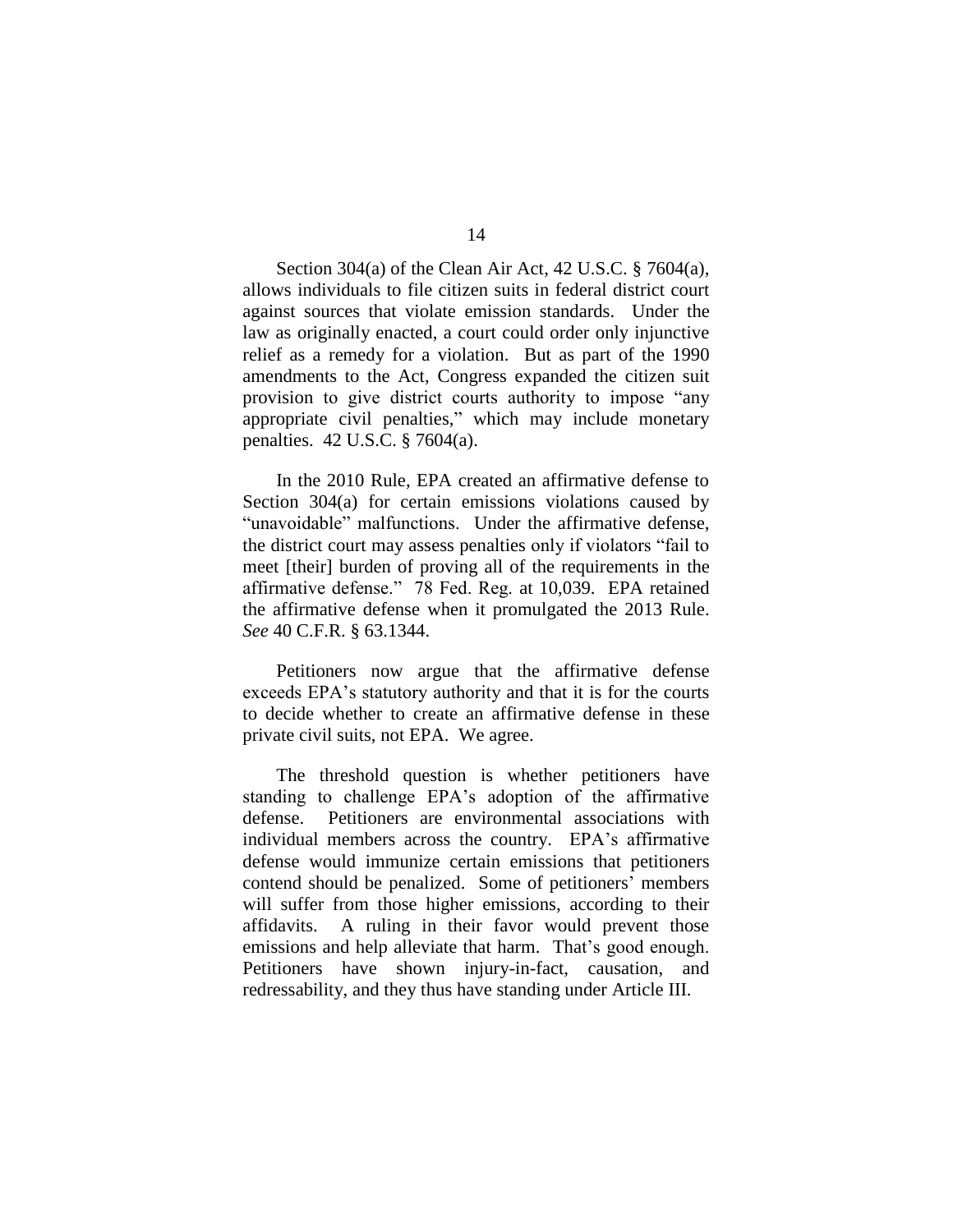We turn, then, to the substance of petitioners' challenge to the affirmative defense.

Section 304(a) grants "any person" the right to "commence a civil action" against any person "who is alleged to have violated (if there is evidence that the alleged violation has been repeated) or to be in violation of" an emission standard or limitation under the Clean Air Act. 42 U.S.C. § 7604(a). The statute further provides that the federal district courts "shall have jurisdiction, without regard to the amount in controversy or the citizenship of the parties, to enforce such an emission standard or limitation . . . and to apply any appropriate civil penalties." *Id.*

When determining whether civil penalties are appropriate, district courts look to Section 113(e)(1) of the Act, which directs courts to "take into consideration (in addition to such other factors as justice may require) the size of the business, the economic impact of the penalty on the business, the violator's full compliance history and good faith efforts to comply, the duration of the violation as established by any credible evidence . . . , payment by the violator of penalties previously assessed for the same violation, the economic benefit of noncompliance, and the seriousness of the violation." 42 U.S.C. § 7413(e)(1).

Section 304(a) creates a private right of action, and as the Supreme Court has explained, "the Judiciary, not any executive agency, determines 'the scope' – *including the available remedies* – 'of judicial power vested by' statutes establishing private rights of action." *City of Arlington v. FCC*, 133 S. Ct. 1863, 1871 n.3 (2013) (emphasis added) (quoting *Adams Fruit Co. v. Barrett*, 494 U.S. 638, 650 (1990)). Section 304(a) is in keeping with that principle. By its terms, Section 304(a) clearly vests authority over private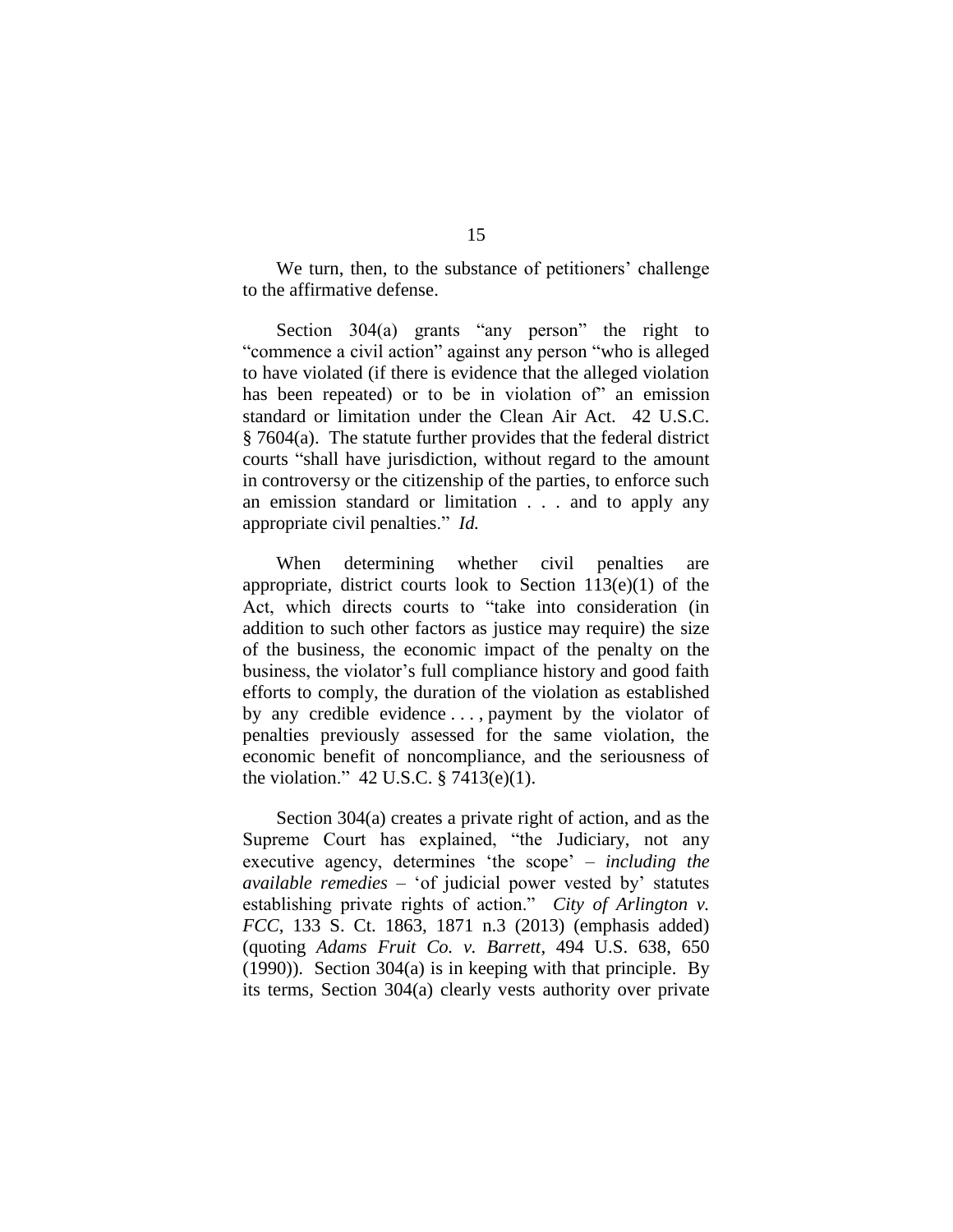suits in the *courts*, not EPA. As the language of the statute makes clear, the courts determine, on a case-by-case basis, whether civil penalties are "appropriate." By contrast, EPA's ability to determine whether penalties should be assessed for Clean Air Act violations extends only to administrative penalties, not to civil penalties imposed by a court. *See* 42 U.S.C. § 7413(d)(2)(B) (Administrator may "compromise, modify, or remit, with or without conditions, any administrative penalty"). To the extent that the Clean Air Act contemplates a role for EPA in private civil suits, it is only as an intervenor. *See id.* § 7604(c)(2). EPA also of course could seek to participate as an amicus curiae.

EPA argues that its proposed affirmative defense simply fleshes out the statutory requirement that penalties be applied only when "appropriate." But under this statute, deciding whether penalties are "appropriate" in a given private civil suit is a job for the courts, not for EPA. When a private suit is filed, the defendant can argue that penalties should not be assessed, based on the factors in Section  $113(e)(1)$  such as the defendant's "full compliance history and good faith efforts to comply." *Id.* § 7413(e)(1). EPA can support that argument as intervenor or amicus, to the extent such status is deemed appropriate by the relevant court. But under the statutory scheme, the decision whether to accept the defendant's argument is for the court in the first instance, not for EPA.

EPA alternatively contends that it is permitted to create the affirmative defense because of Section  $301(a)(1)$  of the Clean Air Act. *See* 78 Fed. Reg. at 10,014. That provision authorizes EPA's Administrator to "prescribe such regulations as are necessary to carry out his functions under" the Act. 42 U.S.C. § 7601(a)(1). But we have consistently held that EPA's authority to issue ancillary regulations is not openended, particularly when there is statutory language on point.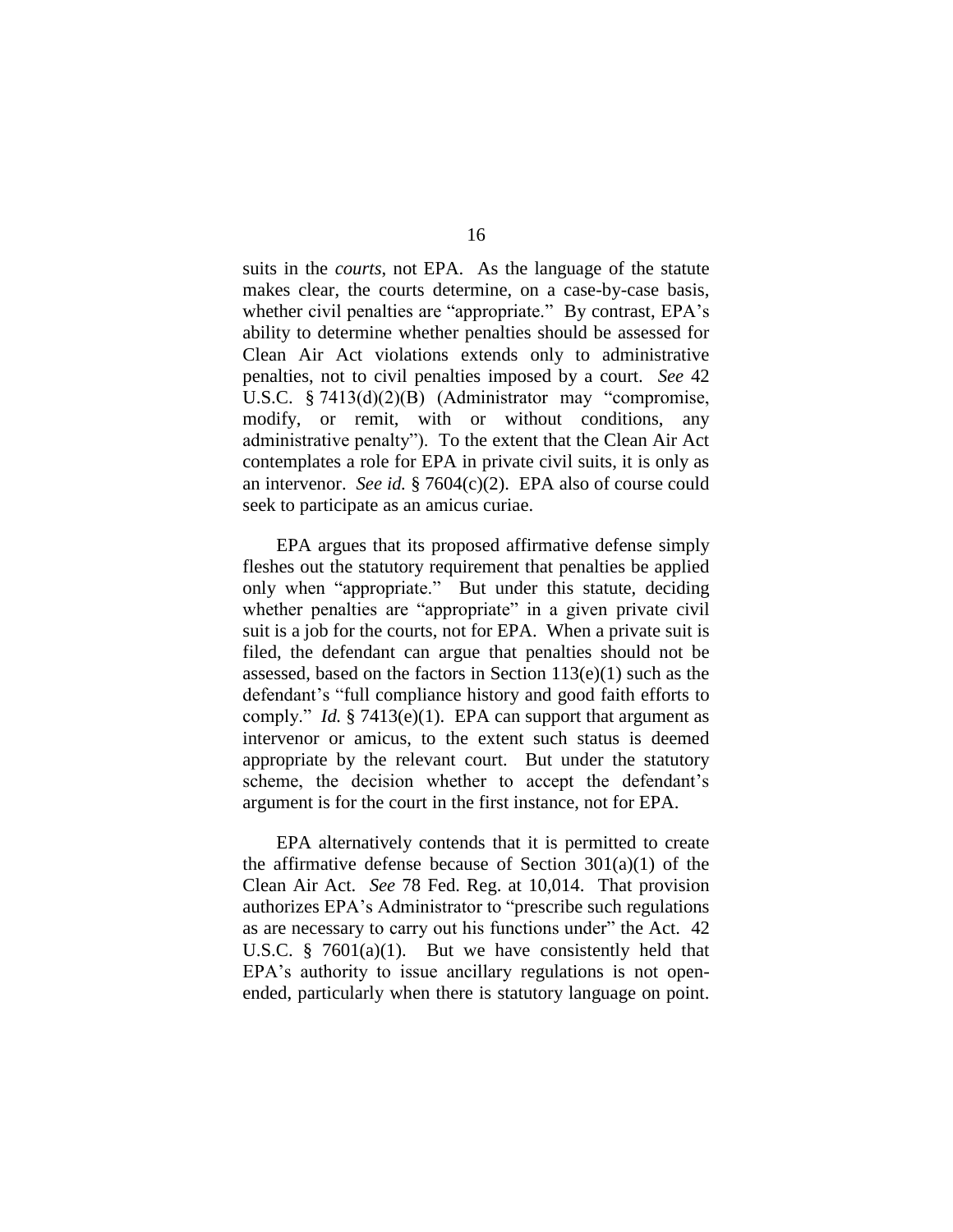*See, e.g.*, *American Petroleum Institute v. EPA*, 52 F.3d 1113, 1119 (D.C. Cir. 1995) ("the general grant of rulemaking power to EPA cannot trump specific portions of the CAA"); *NRDC v. Reilly*, 976 F.2d 36, 41 (D.C. Cir. 1992) (EPA cannot use its general rulemaking authority as justification for adding to a statutorily specified list); *Sierra Club v. EPA*, 719 F.2d 436, 453 (D.C. Cir. 1983) (same); *see also Gonzales v. Oregon*, 546 U.S. 243, 264-65 (2006) ("It would go . . . against the plain language of the text to treat a delegation for the 'execution' of [the Attorney General's] functions as a further delegation to define other functions well beyond the statute's specific grants of authority."). Those precedents establish a simple and sensible rule: EPA cannot rely on its gap-filling authority to supplement the Clean Air Act's provisions when Congress has not left the agency a gap to fill. So it is here.

On a different tack, EPA notes that Section  $304(a)(1)$ does not expressly deny EPA the ability to create an affirmative defense, and EPA emphasizes that this Court has frequently recognized the need for flexibility in the administrative process. EPA Br. 46. That's true. But the suggestion implicit in EPA's argument – that we should "*presume* a delegation of power absent an express *withholding* of such power" – is "plainly out of keeping with *Chevron* . . . ." *Railway Labor Executives' Association v. National Mediation Board*, 29 F.3d 655, 671 (D.C. Cir. 1994) (en banc).

Finally, EPA suggests that an affirmative defense for malfunctions is necessary to account for the tension between requirements that emissions limitations be "continuous" and the practical reality that control technology can fail unavoidably. *See* 78 Fed. Reg. at 10,014. That is a good argument for EPA to make to the courts – and for the courts